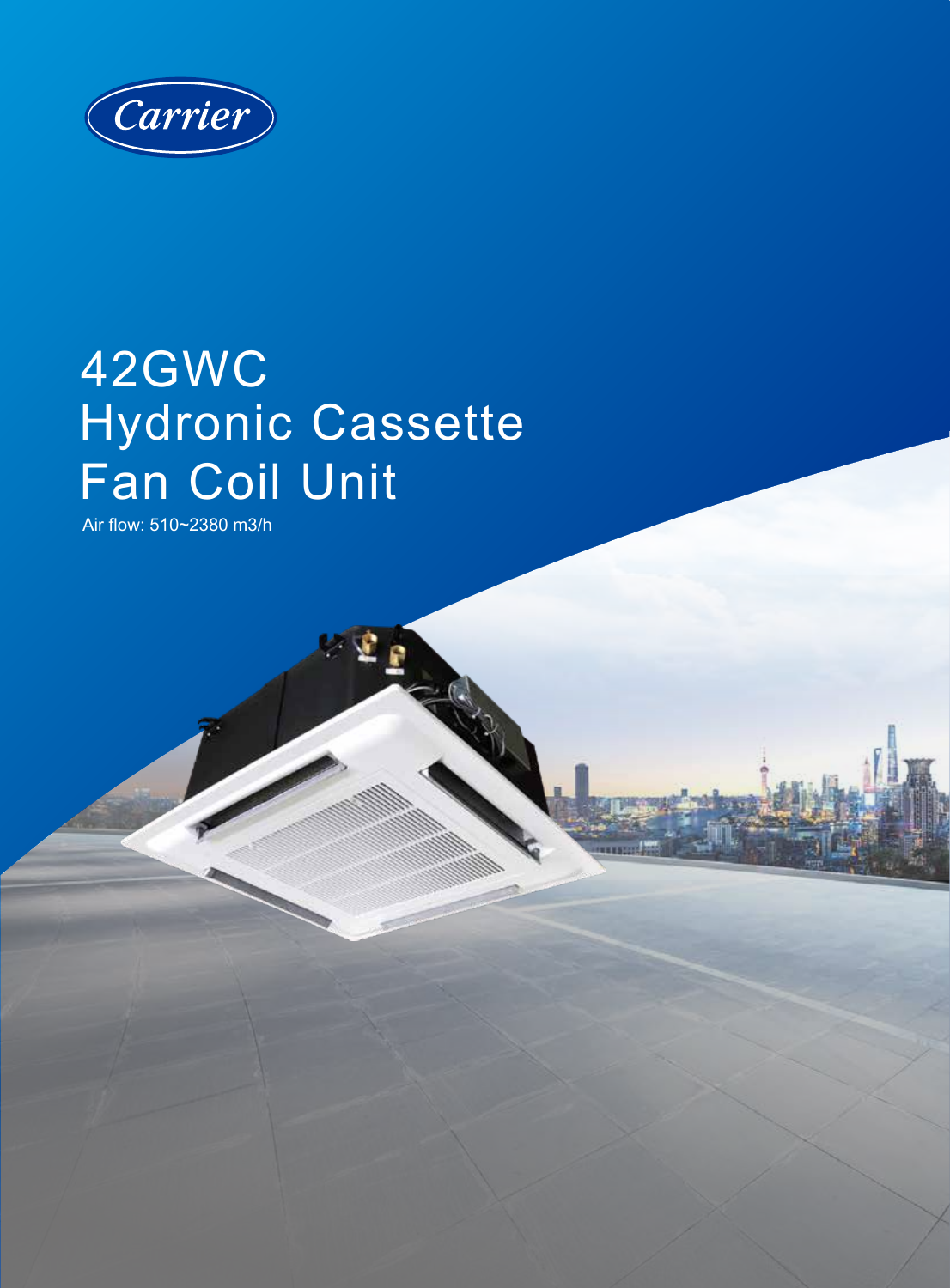

In 1998, Time magazine named Dr. Carrier one of its 20 most influential builders and titans of the 20thcentury.

Carrier<sup>®</sup> is a leading global provider of innovative HVAC, refrigeration, fire, security and building automation technolo gies. Supported by the iconic Carrier name, the company's portfolio includes industryleading brands such as Carrier, Kidde, Edwards, LenelS2 and Automated Logic. Carrier's businesses enable modern life, delivering efficiency, safety, security, comfort, productivity and sustainability across a wide range of residential, commercial and industrial applications.

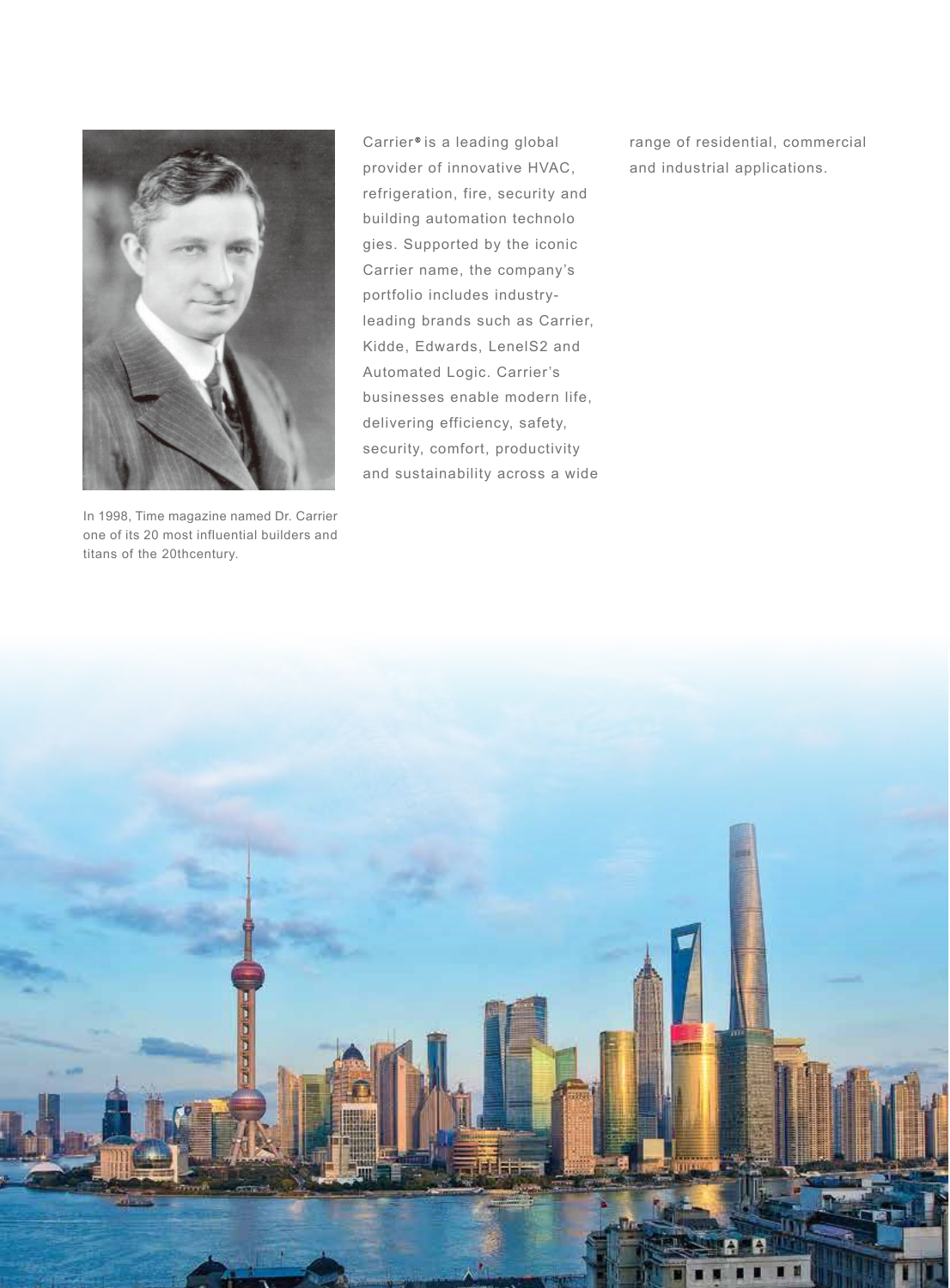### **Model number Nomenclature**

Unit body:



Panel:



# **Air Flow**

510~2380 m3/h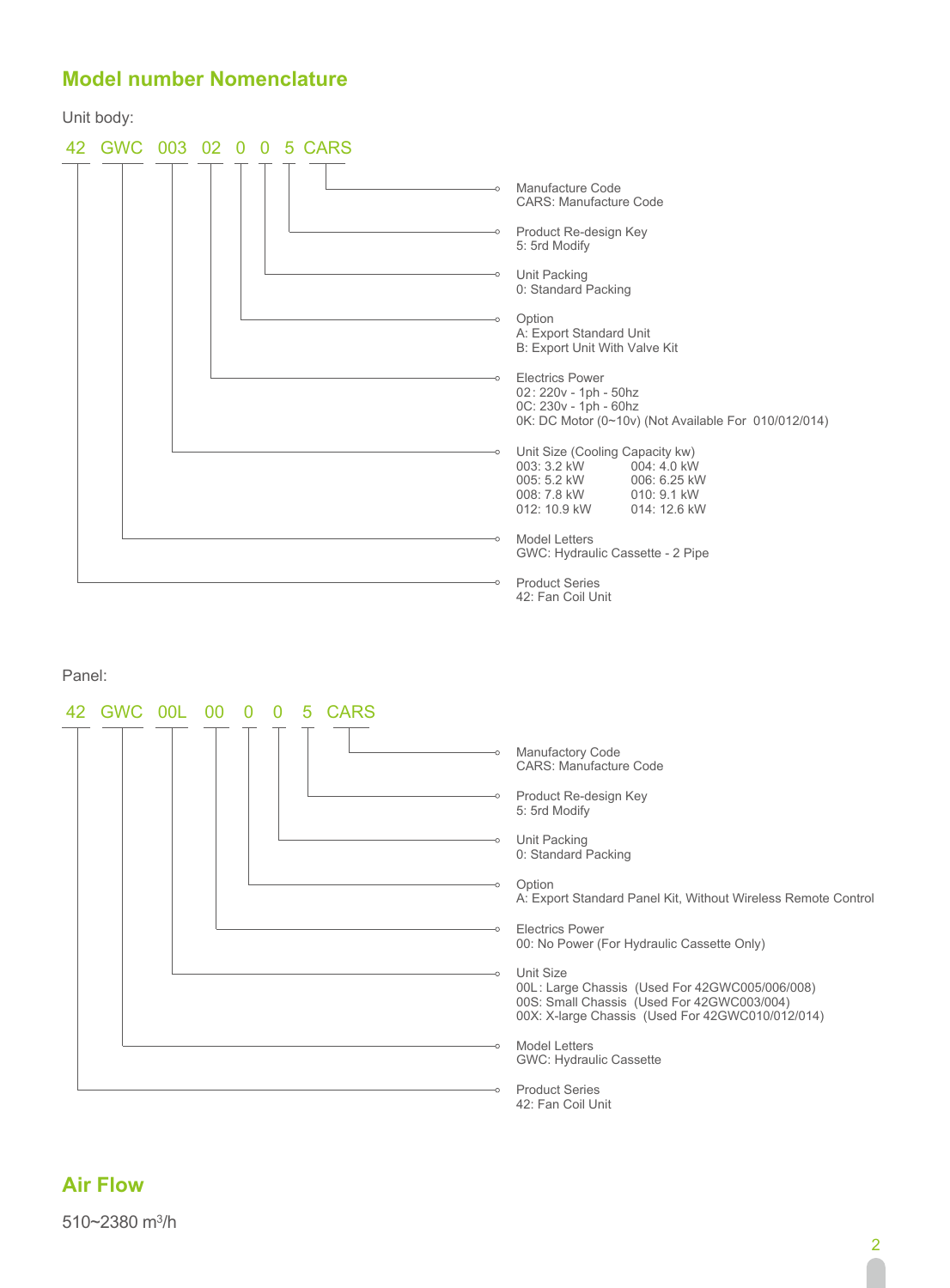### **Features**

- Compact design for easy installation.
- Four-way air distribution gives individual comfort while for localized control each diffuser may be adjusted or even shut down completely.
- The unique design of centrifugal fan ensures the quiet running of the unit. This thoroughly eliminates the bothering throttle noise inside the room.
- High-performance condensate drain pump.
- Return air enters the cassette unit through a large grille, cleaned by an easily removable, washable filter, and then keep the room air fresh through constant circulation.
- The Special design of the diffuser ensures rapid blending of the supply and room air.
- A Large LCD screen thermostat is optioned.

### **Motor and Fan**

- Optimized designed centrifugal fan design for 42GWC.
- High efficiency.
- Quite running with anti-vibration pads of motor.



### **Coil**

Optimized designed 7 mm coil.



C

### **Air return grille and filter**

The filter inside the air return grille can be easily removed and washed.

The front panel and frill of the unit are designed with stylish appearance makes it suitable to match various room decorations.



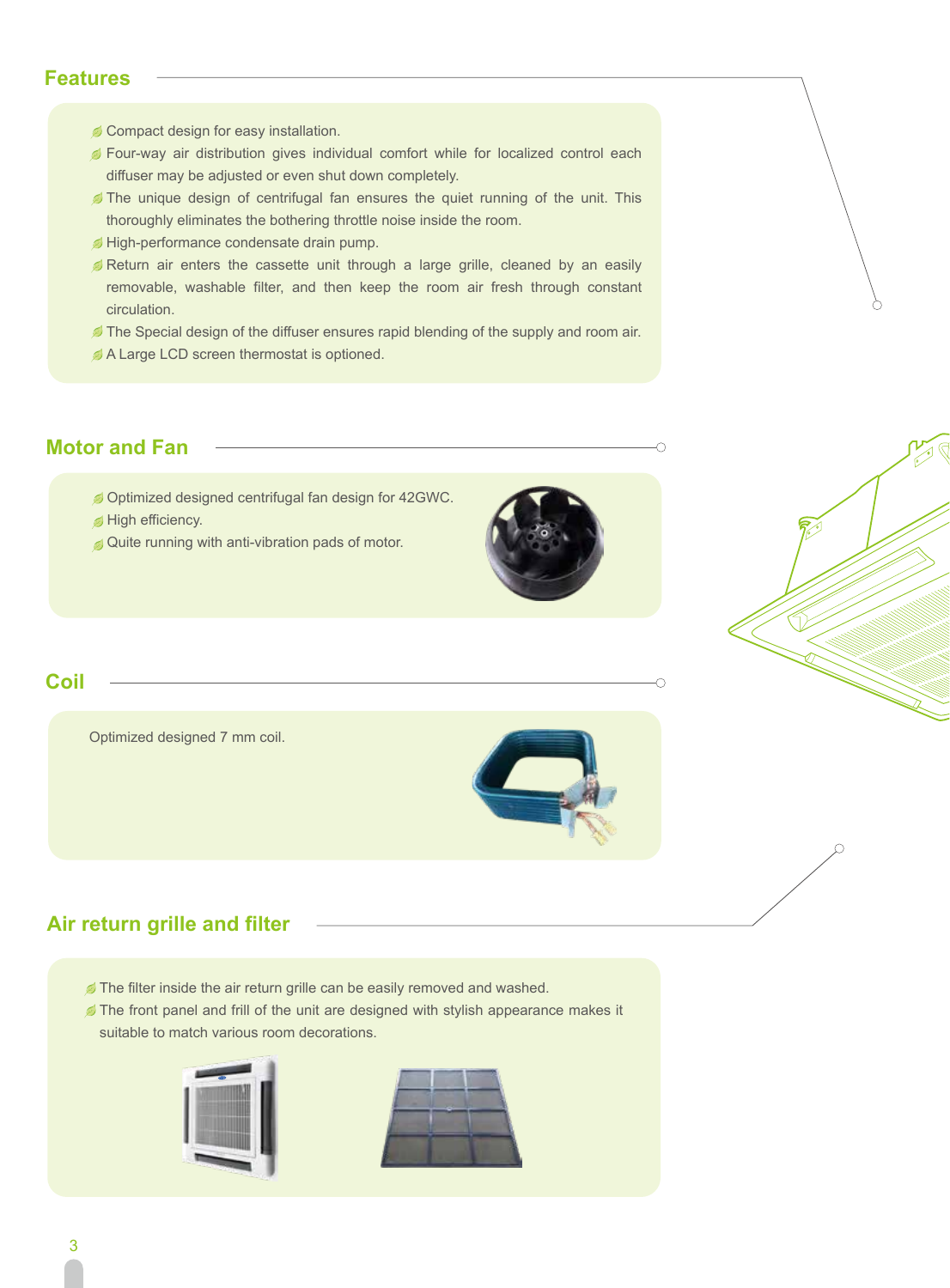### **Condensate drain pump**

- High performance condensate drain pump inbuilt the unit.
- **Drain out the condensate water quietly.**
- Keeps running when the unit standby.
- To avoid the leakage of the condensate water, it's recommended to install the twoway valve or three-way valve in the water system.

### **Brushless DC motor (option)**

- Compared with conventional AC FCU, BLDC FCU can stepless modulating the airflow, and have big advantages in efficiency, noise and energy saving.
- Set precision of THT420 thermostat for 42GWC BLDC is up to 0.5℃.
- 42GWC BLDC can not only match THT420 thermostat, but also be compatible with common 0~10V thermostat on the market.
- The unit can provide stand alone or group control and can be connected to the room control unit (RCU).
- The MODBUS type controller is equipped with RS485 communication interface, supports standard Modbus communication protocol, and facilitates access to the building automation (BA) system.
- THT420 thermostat have timing function and convenient to set start and turn off time.
- Using IPM drive module, it has protections of overcurrent, overvoltage, undervoltage, rotor locking, overspeed, etc.



 $\bigcap$ 



BLDC motor THT420 series

### **Accessories (Optional)**



Electric two-way ball valve TMS810R

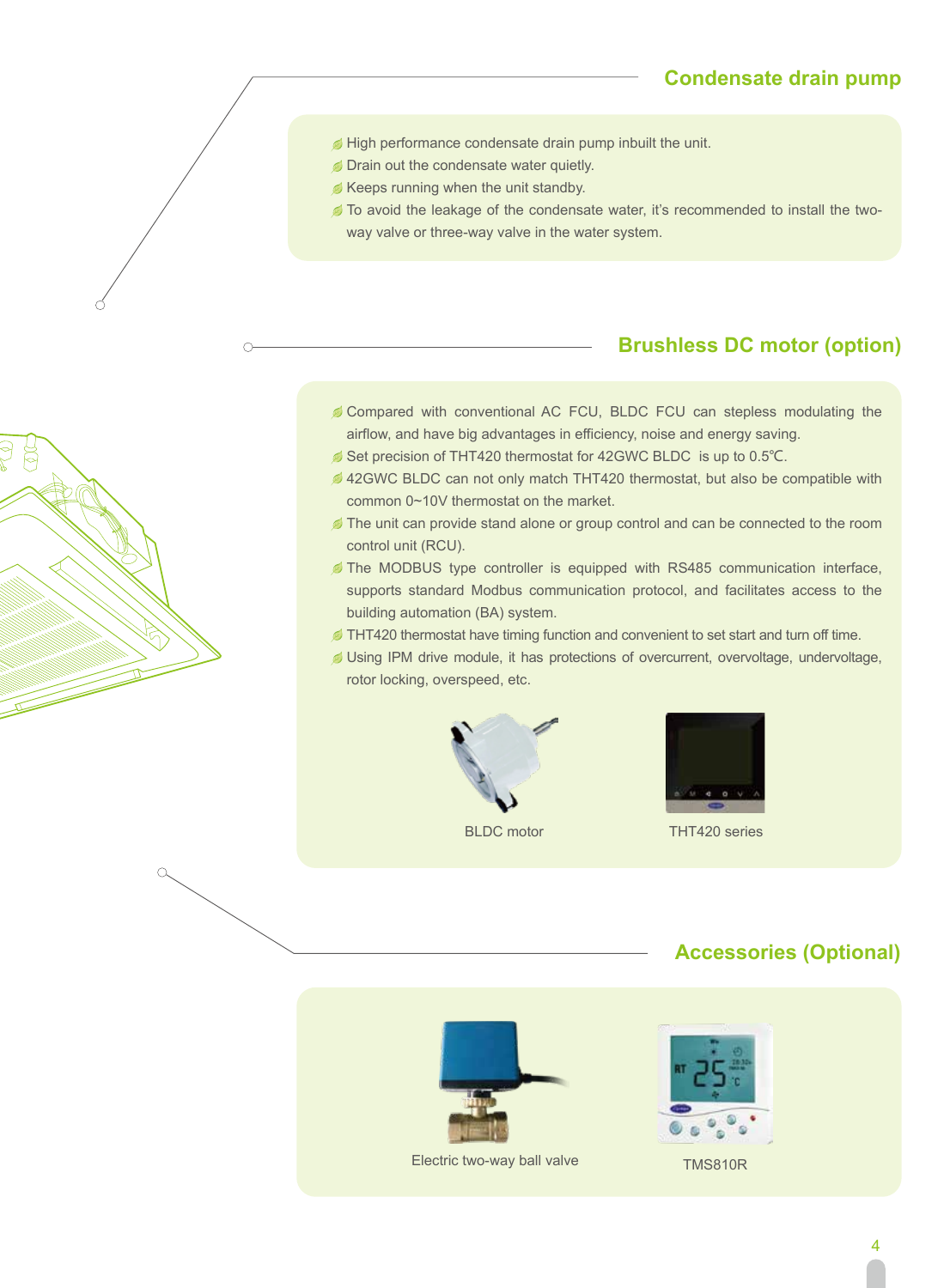# **Features and applications of brushless DC motor FCU**

Compared to traditional fan coils, brushless DC motor fan coils are featured by energy-saving, supreme comfort, intelligent control and reliability with up-to-date brushless DC stageless motor and advanced control technology. Carrier brushless DC fan coil is ideal choice for buildings seeking for both green and comfort.

#### **Significant energy saving**

The BLDC fan coil offers an average energy saving of 50% or more, compared to conventional AC fan coil units. In automatic mode, energy consumption can be reduced even further as the unit's advanced intelligent control technology gradually adjusts the motor speed for optimal energy saving. This adds up to a significant reduction in the total HVAC system running cost.

#### **Supreme comfort**

- Conventional AC fan coil units regulate room temperature by water flow control and fan speed, which is set at high, medium, or low. Considerable fluctuation in actual room temperature is inevitable and poor humidity control is a common problem. Through its AC/DC converter, the BLDC fan coil linearly regulates motor speed using pulse-width modulation. Airflow and water flow are regulated according to room load change or a customized temperature/humidity control scheme.
- In contrast to the traditional fan coil unit, the BLDC fan coil delivers precise temperature and humidity control in accordance with actual demand and is able to stabilize the room temperature to within  $\pm$  0.5°C in automatic mode.



#### **Super-quiet operation**

- The 42GWC series fan coil unit was developed for quiet operation. Engineered with advanced low-noise fan technology, it is manufactured with state-of-art craftsmanship, adopting a large fan wheel structure and NSK bearings.
- Carbon brush noise, unavoidable in conventional AC fan coil units, is eliminated in the BLDC fan coil. Most of the time, the unit is operating at medium or low speeds, where quiet operation is all the better.

#### **Flexible and convenient**

With factory default settings for both the fan coil, the 42GWC BLDC fan coil unit is ready to operate by simply wiring the fan coil and thermostat.

#### **Safe and reliable**

The 42GWC fan coil comes with a power factor correction (PFC) module for surge protection and improved efficiency. The high voltage power module ensures safe and stable operation under a wide range of power environment. Overload and over-current protection prevents motor burnout.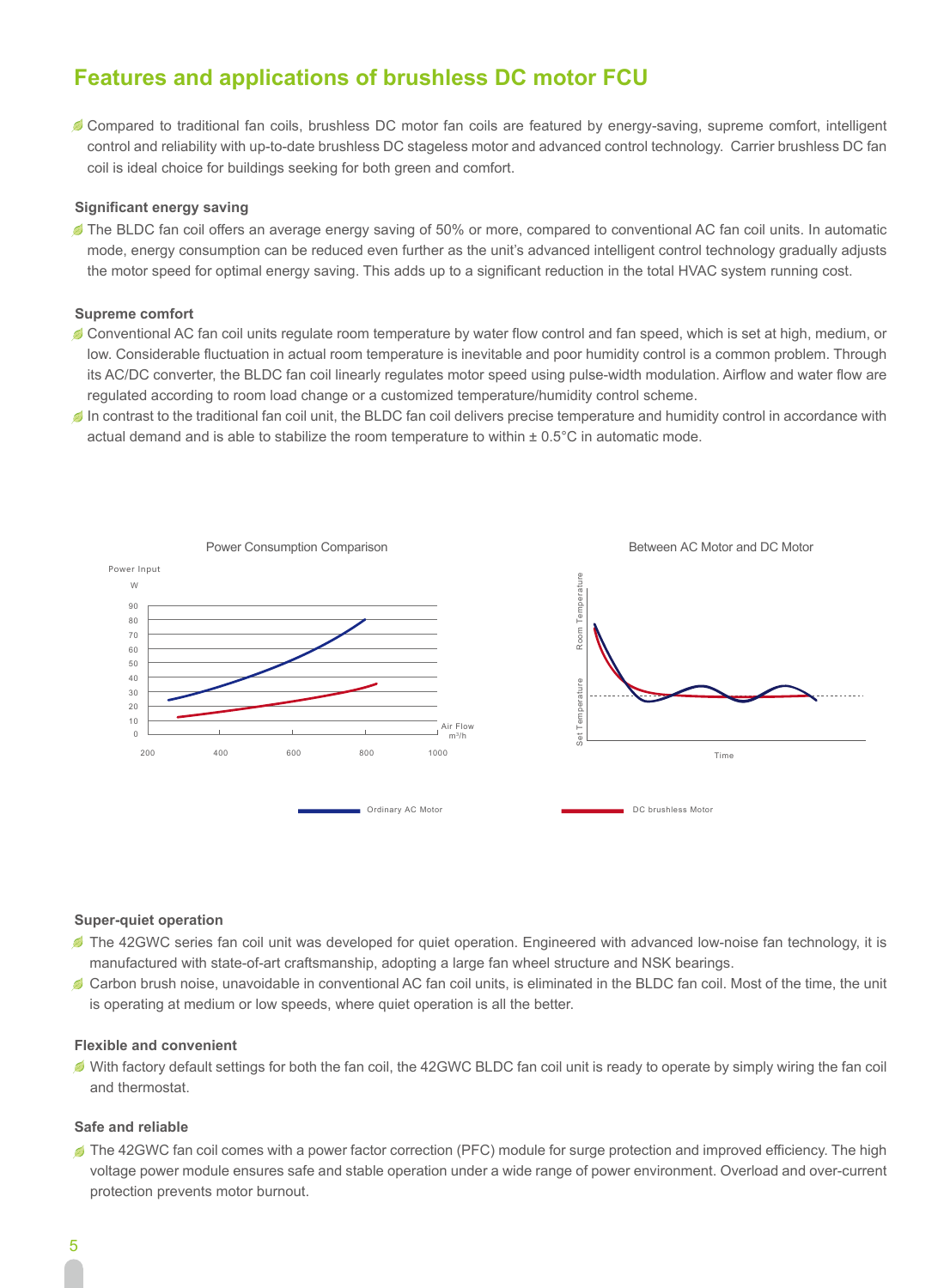# **Technical Data**

| Model                       |     | 003     | 004         | 005     | 006         | 008     | 010            | 012              | 014            |  |
|-----------------------------|-----|---------|-------------|---------|-------------|---------|----------------|------------------|----------------|--|
| Nominal Air flow<br>$m^3/h$ | (H) | 510     | 680         | 850     | 1020        | 1360    | 1700           | 2040             | 2380           |  |
|                             | (M) | 420     | 560         | 650     | 780         | 1050    | 1300           | 1570             | 1830           |  |
|                             | (L) | 350     | 460         | 520     | 600         | 800     | 1010           | 1210             | 1410           |  |
| Cooling Capacity W          |     | 3200    | 4000        | 5200    | 6250        | 7800    | 9100           | 10900            | 12600          |  |
| <b>Heating Capacity W</b>   |     | 4830    | 6000        | 7850    | 9450        | 10800   | 13700          | 16300            | 18900          |  |
| Power Input- AC motor W     |     | 35      | 55          | 65      | 80          | 114     | 150            | 160              | 190            |  |
| Power Input - DC motor W    |     | 15      | 20          | 23      | 29          | 55      | $\overline{1}$ | $\boldsymbol{/}$ | $\overline{1}$ |  |
| Noise Level<br>dB(A)        | (H) | 38      | 41          | 40      | 41          | 45.5    | 48             | 50               | 52             |  |
|                             | (M) | 34      | 38          | 36      | 37          | 41      | 45             | 47               | 49             |  |
|                             | (L) | 31      | 34          | 33      | 34          | 39      | 41             | 44               | 46             |  |
| Water Flow I/min            |     | 9.2     | 11.5        | 14.9    | 17.9        | 22.4    | 26.1           | 31.2             | 36.1           |  |
| Water Pressure Drop KPa     |     | 25      | 22          | 24      | 30          | 40      | 30             | 35               | 50             |  |
| Water Connection inch       |     | Rc 3/4" | Rc 3/4"     | Rc 3/4" | Rc 3/4"     | Rc 3/4" | Rc 3/4"        | Rc 3/4"          | Rc 3/4"        |  |
| Unit Body Dimension mm      |     |         | 650*650     |         | 850*850     |         |                | 1050*1050        |                |  |
| Panel Dimension mm          |     |         | 570*570*250 |         | 730*730*290 |         | 930*930*290    |                  |                |  |
| Panel Weight Kg             |     | 2.5     |             | 4.5     |             |         | 6.5            |                  |                |  |
| Unit Body Weight Kg         |     | 25      | 26          | 33      |             |         | 43.5           |                  |                |  |
| FCEER/FCCOP (AC) w/w        |     | 79/120  | 65/98       | 71/107  | 67/102      | 58/80   | 54/81          | 59/88            | 54/82          |  |
| FCEER/FCCOP (DC) w/w        |     | 159/240 | 156/234     | 168/253 | 152/230     | 104/144 | $\sqrt{ }$     | $\sqrt{ }$       |                |  |

Note: 1.Cooling Conditions: 27℃ DB/19.5℃ WB entering air temperature, 7℃ entering water and 5℃ temperature rise.

2. Heating Conditions: 21℃ entering air temperature, 60℃ entering water temperature,the same water flow as the cooling conditions.

3.Sound level is tested per GB/T 19232-2019.

4.Water pressure drop shown in above table doesn't include valve pressure drop.

5.FCEER means fan coil cooling energy efficiency ratio and FCCOP means fan coil heating coefficiency of performance, defined per GB/T 19232-2019.

# **Operating Limits**

| Water Circuit                      | <b>Water Circuit</b> |                     | <b>Water Circuit</b> |                             |            |
|------------------------------------|----------------------|---------------------|----------------------|-----------------------------|------------|
| Maximum water-side pressure        | 1400kPa              | Maximum temperature | $5^{\circ}$ C        | Nominal single-phase vohage | 220V, 50Hz |
| Minimum entering water temperature | $4^{\circ}$ C        | Maximum temperature | $32^{\circ}C$        | Operating voltage limits    | 198V~242V  |
| Maximum entering water temperature | $80^{\circ}$ C       |                     |                      |                             |            |

If the room temperature goes down to 0℃, it is advisable to empty the water circuit to avoid damage caused by frozen.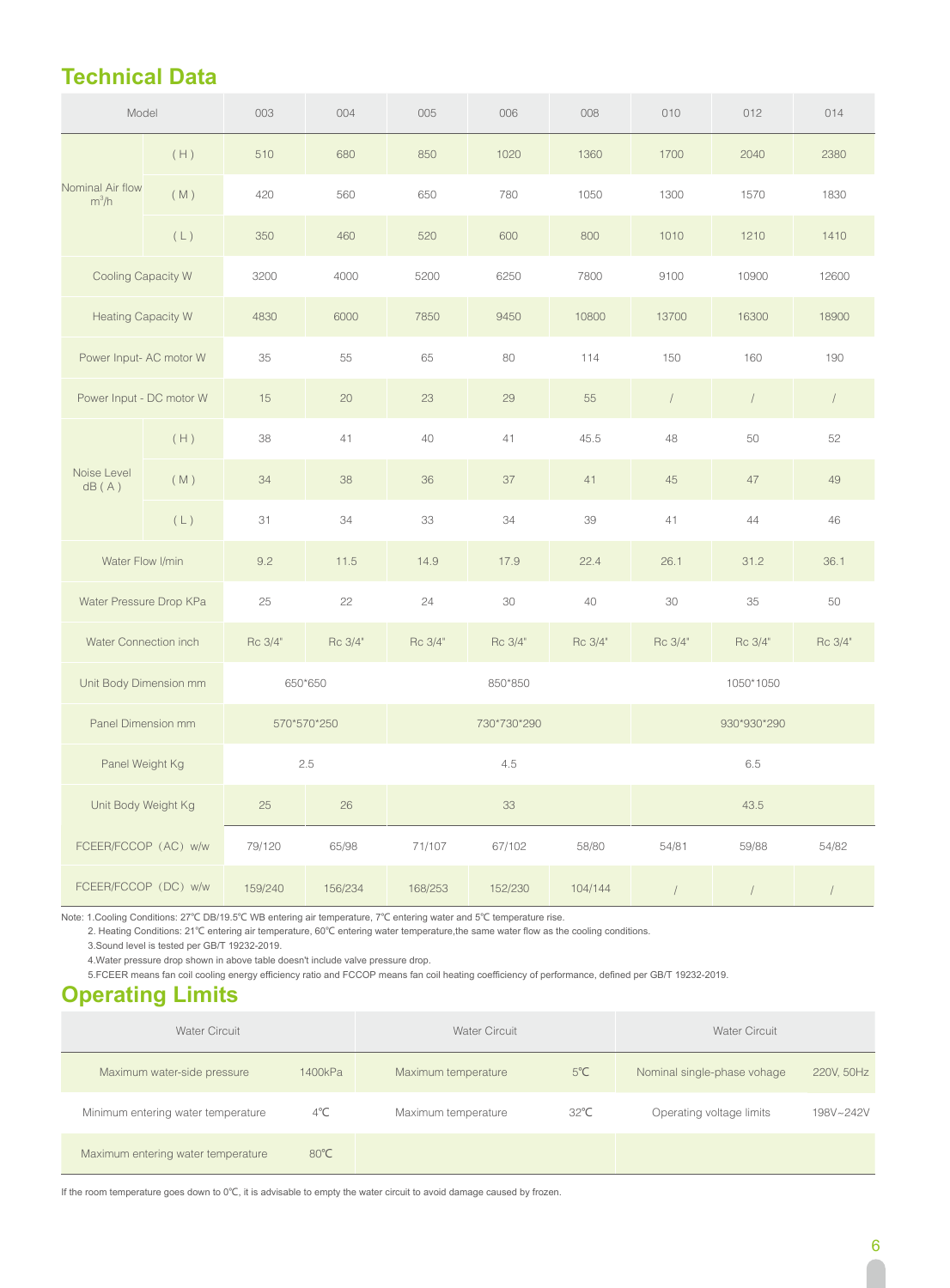# **Physical Dimensions**



| Performance        | <b>Models</b>  | 003  | 004  | 005 | 006  | 008  | 010 | 012  | 014  |
|--------------------|----------------|------|------|-----|------|------|-----|------|------|
| Power Input (AC) W |                | 35   | 55   | 65  | 80   | 114  | 150 | 160  | 190  |
| Power Input (DC) W |                | 15   | 20   | 22  | 28   | 63   |     |      |      |
| Current (AC) A     |                | 0.16 | 0.25 | 0.3 | 0.37 | 0.52 | 0.7 | 0.74 | 0.88 |
|                    | Current (DC) A | 0.07 | 0.09 | 0.1 | 0.13 | 0.29 |     |      |      |

Note: Power input data and current data in above table is based on 220V-1Ph-50Hz.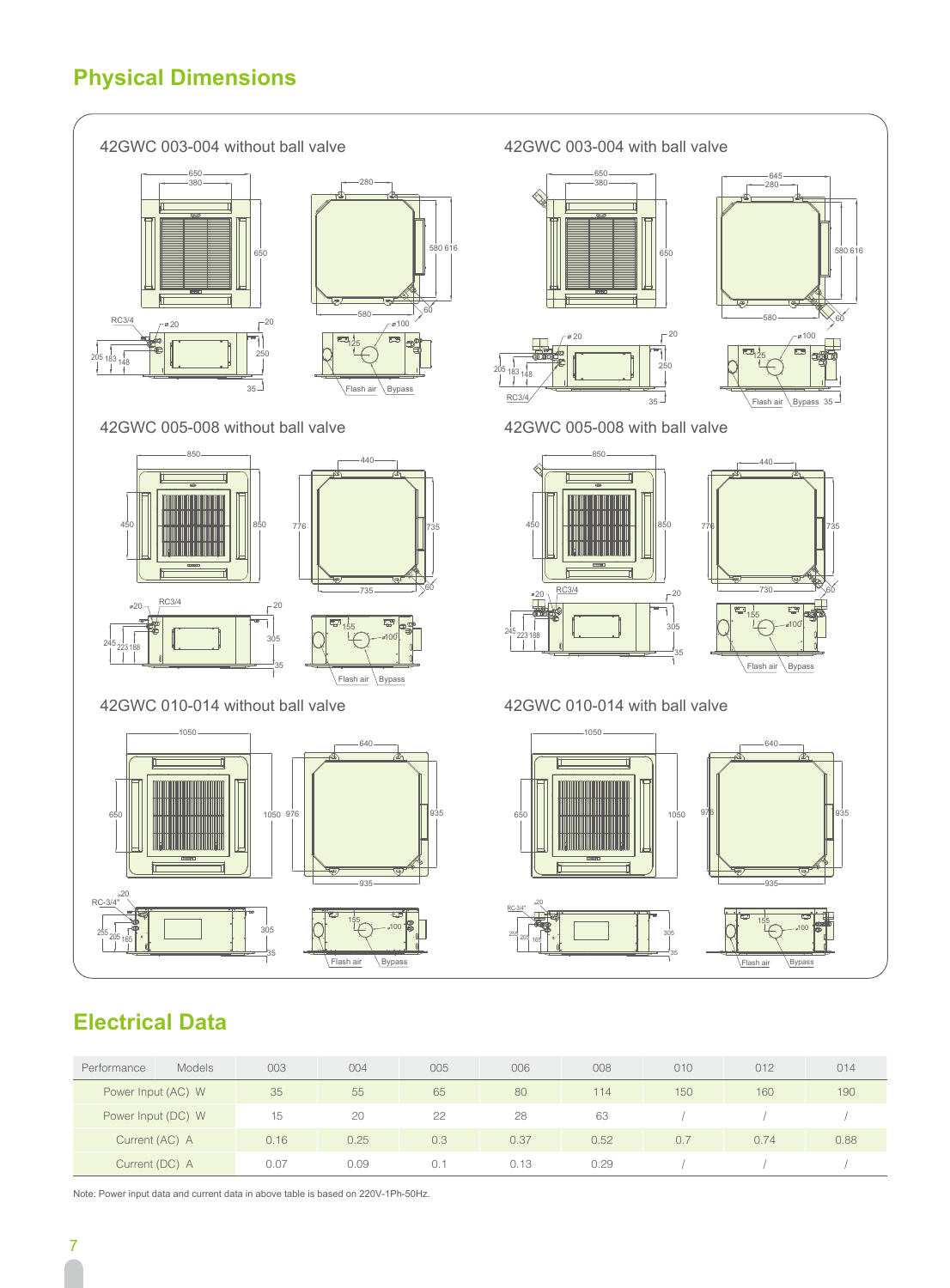# **Wiring Diagram**



Attention: Any warranty is declined in case of field changes of factory wiring and settings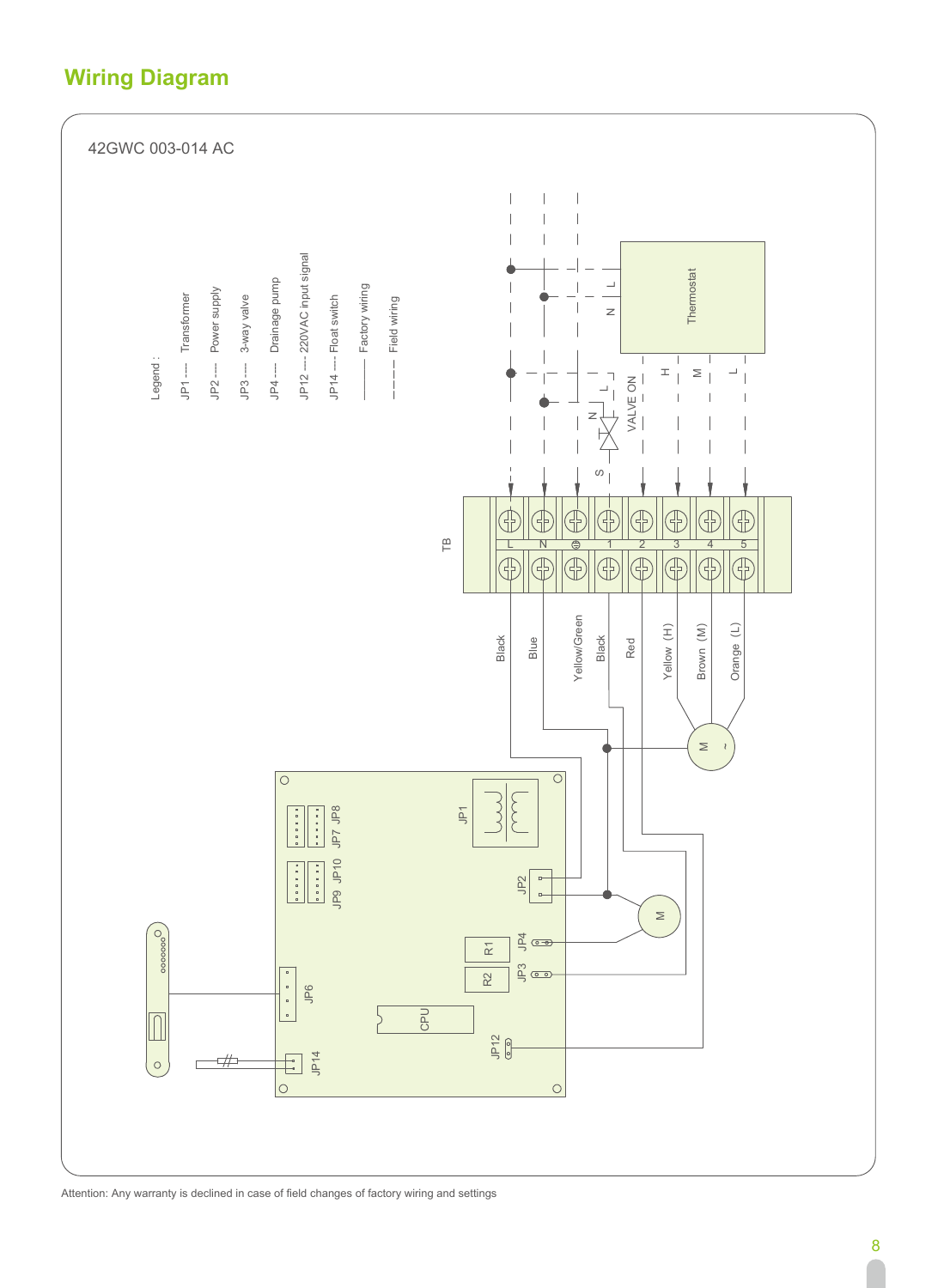# **Wiring Diagram**



Attention: Any warranty is declined in case of field changes of factory wiring and settings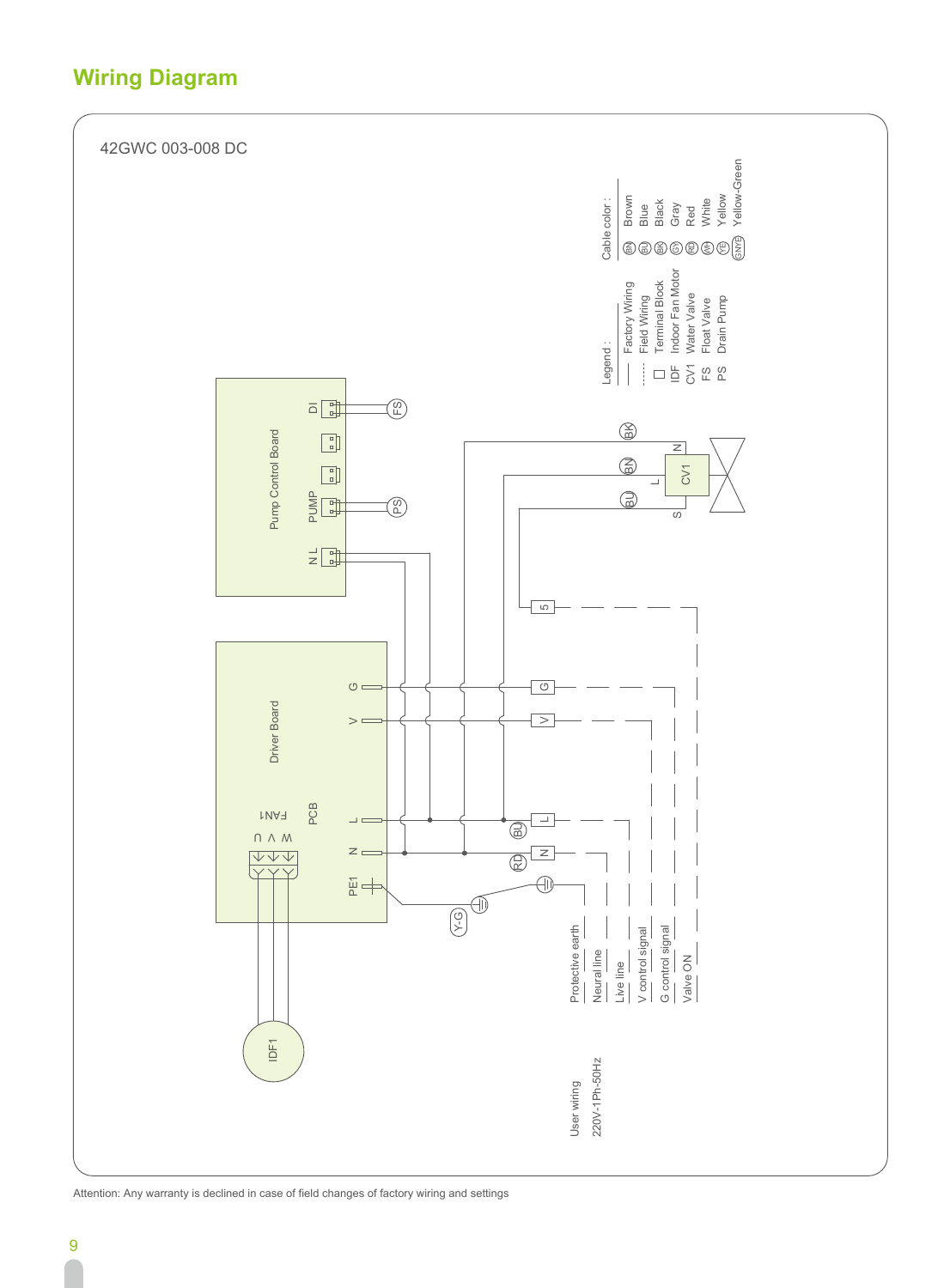# **Ordering Information**

- When ordering, please clearly indicate product information based on product nomenclature, including unit model, power-supply, options etc.
- Please read instruction manual shipped with unit thoroughly before starting installation. Choose proper installation position and comply with national and local safety code requirements.
- If unit without valve is ordered, please local-supply and mount motorized valve on the unit after the unit installation. If unit with valve is ordered, the valve will be mounted to unit in factory.
- High performance condensate drain pump is inbuilt in the unit, with draining distance 200mm higher than unit top. If it is necessary to discharge the condensate from a level above 200 mm, install an auxiliary water discharge pump and float valve. ·The float valve is recommended to stop the flow switch if there is a fault at the auxiliary pump.
- **Please refer to instruction manual for water connection, motorized valve and control wiring etc.**
- Please refer to instruction manual for fresh air renewal and conditioned air supply to an adjacent room, otherwise condensate may drip.
- Cleaning and maintenance operations must be carried out by specially trained personnel. Before performing any service or maintenance operations, turn OFF the main power switch.
- Please refer to instruciton manual for more informations.